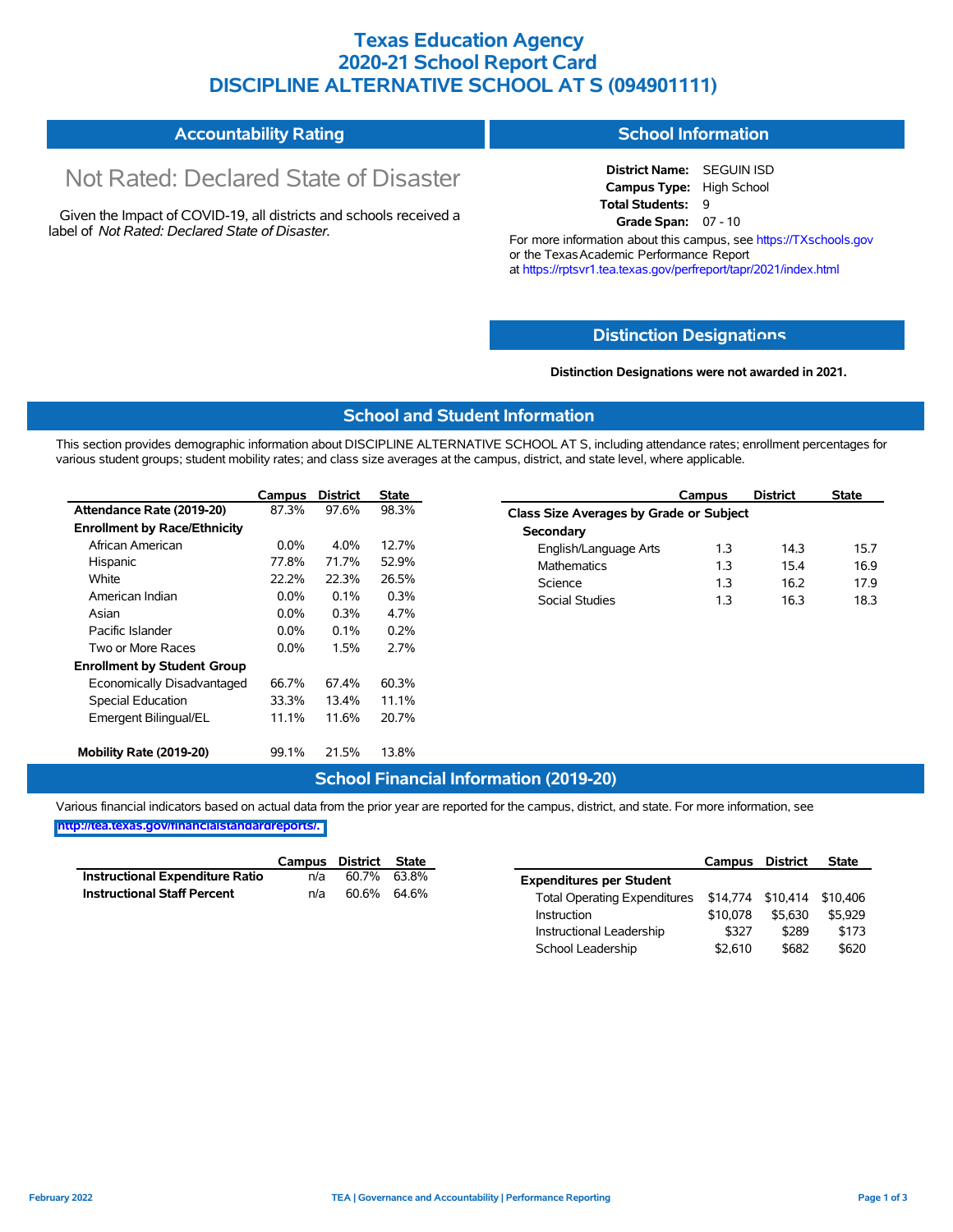## **Texas Education Agency 2020-21 School Report Card**

#### **STAAR Outcomes**

This section provides STAAR performance and outcomes. **Please note that due to the cancellation of spring 2020 STAAR administration due to the COVID-19 pandemic, 2019 results are shown.**

|                                                           |      |              |          |        | African                  |          |       | American |       | <b>Pacific</b>           | Two<br>or<br><b>More</b> | Econ   |
|-----------------------------------------------------------|------|--------------|----------|--------|--------------------------|----------|-------|----------|-------|--------------------------|--------------------------|--------|
|                                                           |      | <b>State</b> | District | Campus | American                 | Hispanic | White | Indian   | Asian | Islander                 | Races                    | Disadv |
| <b>STAAR Assessment Participation (All Grades Tested)</b> |      |              |          |        |                          |          |       |          |       |                          |                          |        |
| All Subjects                                              | 2021 | 88%          | 89%      | *      | -                        | $\ast$   | -     | -        | -     | $\overline{\phantom{0}}$ | -                        | $\ast$ |
| ELA/Reading                                               | 2021 | 89%          | 88%      | *      | $\overline{\phantom{0}}$ | $\ast$   | -     | -        | -     | $\overline{\phantom{0}}$ | -                        | ∗      |
| Mathematics                                               | 2021 | 88%          | 89%      | *      |                          | ∗        | -     |          |       |                          |                          | ∗      |

- Indicates there are no students in the group.<br>\* Indicates results are masked due to small numbers to protect student confidentiality.<br>n/a Indicates data reporting is not applicable for this group.